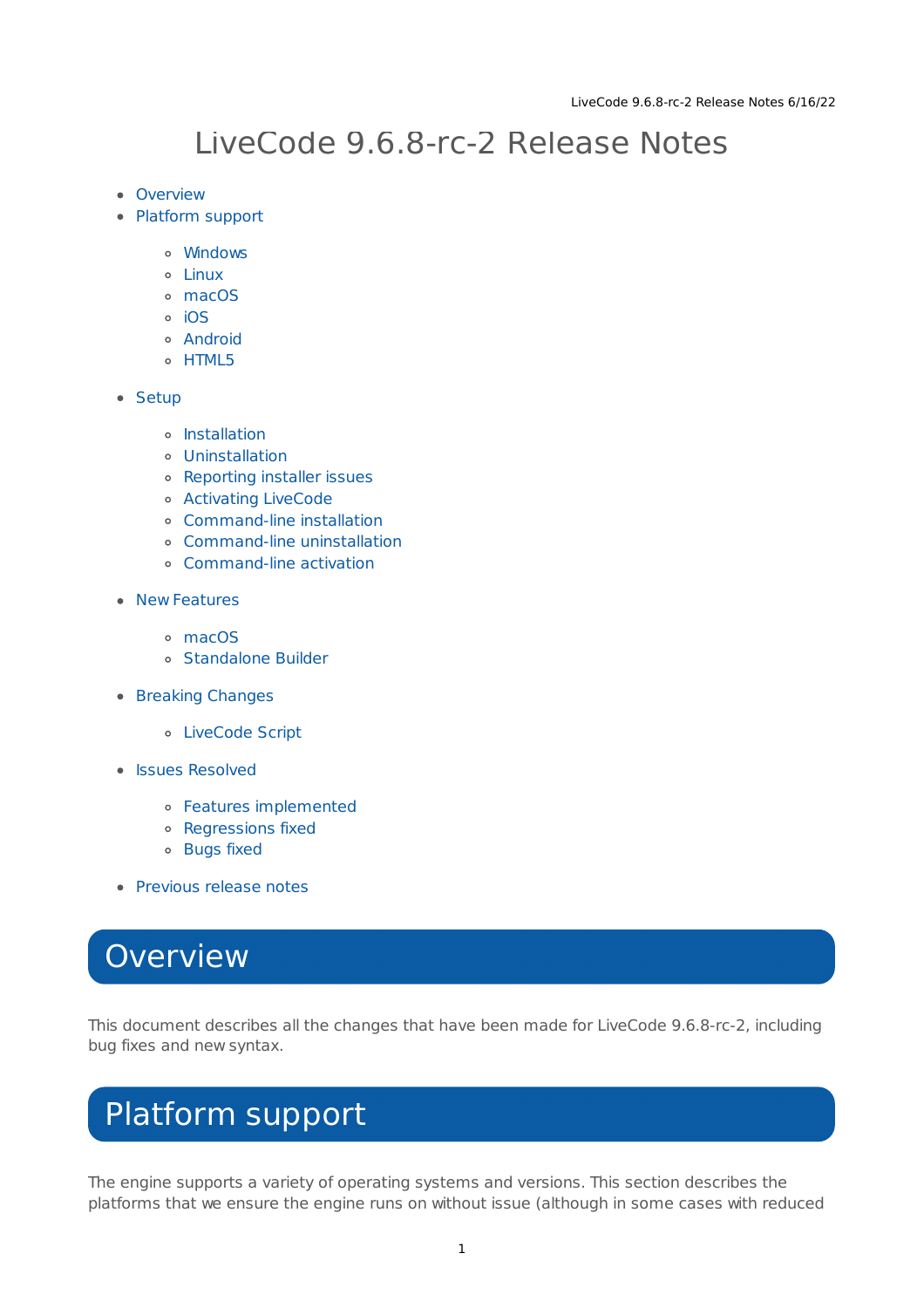functionality).

## <span id="page-1-0"></span>**Windows**

LiveCode supports the following versions of Windows:

- Windows 7 (both 32-bit and 64-bit)
- Windows Server 2008
- Windows 8.x (Desktop)
- Windows 10
- Windows 11

**Note:** On 64-bit Windows installations, LiveCode can run either as a 32-bit application through the WoW layer or as a native 64-bit Windows application, depending on the installer that is chosen.

## <span id="page-1-1"></span>**Linux**

LiveCode supports the following Linux distributions, on 32-bit or 64-bit Intel/AMD or compatible processors:

- Ubuntu 14.04 and 16.04
- $\bullet$  Fedora 23 & 24
- Debian 7 (Wheezy) and 8 (Jessie) [server]
- CentOS 7 [server]

LiveCode may also run on Linux installations which meet the following requirements:

- Required dependencies for core functionality:
	- o glibc 2.13 or later
	- glib 2.0 or later
- Optional requirements for GUI functionality:
	- GTK/GDK 2.24 or later
	- Pango with Xft support
	- esd (optional, needed for audio output)
	- mplayer (optional, needed for media player functionality)
	- lcms (optional, required for color profile support in images)
	- gksu (optional, required for privilege elevation support)

**Note:** If the optional requirements are not present then LiveCode will still run but the specified features will be disabled.

**Note:** The requirements for GUI functionality are also required by Firefox and Chrome, so if your Linux distribution runs one of those, it will run LiveCode.

#### <span id="page-1-2"></span>**macOS**

The macOS engine supports Intel architecture machines running the following operating system versions: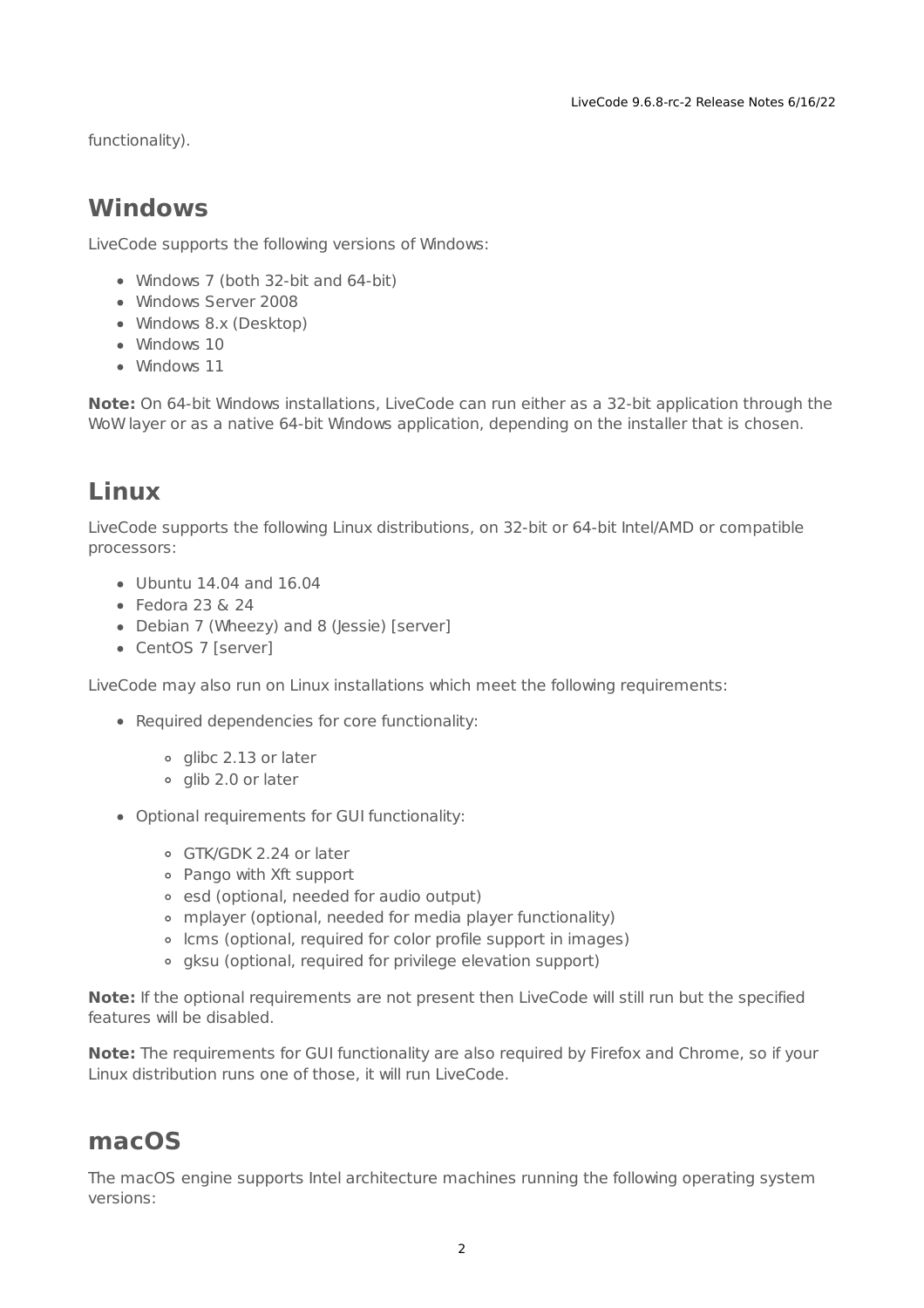- 10.9.x (Mavericks)
- 10.10.x (Yosemite)
- $\bullet$  10.11.x (El Capitan)
- 10.12.x (Sierra)
- 10.13.x (High Sierra)
- $\bullet$  10.14.x (Mojave)
- $\bullet$  10.15.x (Catalina)
- $\bullet$  11.x (Big Sur)
- 12.x (Monterey)

The macOS engine supports Apple architecture machines running the following operating system versions:

- $\bullet$  11.x (Big Sur)
- 12.x (Monterey)

The macOS IDE supports building macOS standalones with an Apple architecture slice on:

- 10.13.x (High Sierra)
- $\bullet$  10.14. $x$  (Mojave)
- $\bullet$  10.15.x (Catalina)
- $\bullet$  11.x (Big Sur)
- 12.x (Monterey)

When running the IDE in older macOS versions, the request for adding an Apple architecture slice will be ignored.

**Note:** Apple architecture support is currently experimental. To run the IDE using Apple architecture (on supported machines), you must toggle the Open using Rosetta option to off in the LiveCode.app bundle's Get Info pane in Finder. To build a standalone with native Apple architecture support you must explicitly choose the macOS Apple option in standalone settings.

#### <span id="page-2-0"></span>**iOS**

iOS deployment is possible when running LiveCode IDE on a Mac, and provided Xcode is installed and has been set in LiveCode Preferences (in the Mobile Support pane).

Currently, the supported versions of Xcode are:

- Xcode 10.1 on MacOS 10.13 (Note: You need to upgrade to 10.13.4)
- Xcode 11.3 on MacOS 10.14 (Note: You need to upgrade to 10.14.4)
- Xcode 12.4 on MacOS 10.15 and above (Note: You need to upgrade to 10.15.4)
- $\bullet$  Xcode 13.2 on MacOS 11 and above (Note: You need to upgrade to  $11.3+)$ )

It is also possible to set other versions of Xcode, to allow testing on a wider range of iOS simulators. For instance, on MacOS 10.14 (High Sierra), you can add Xcode 10.1 in the Mobile Support preferences, to let you test your stack on the iOS Simulator 12.1.

We currently support building against the following versions of the iOS SDK:

- 12.1 (included in Xcode 10.1)
- 13.2 (included in Xcode 11.3)
- 14.4 (included in Xcode 12.4)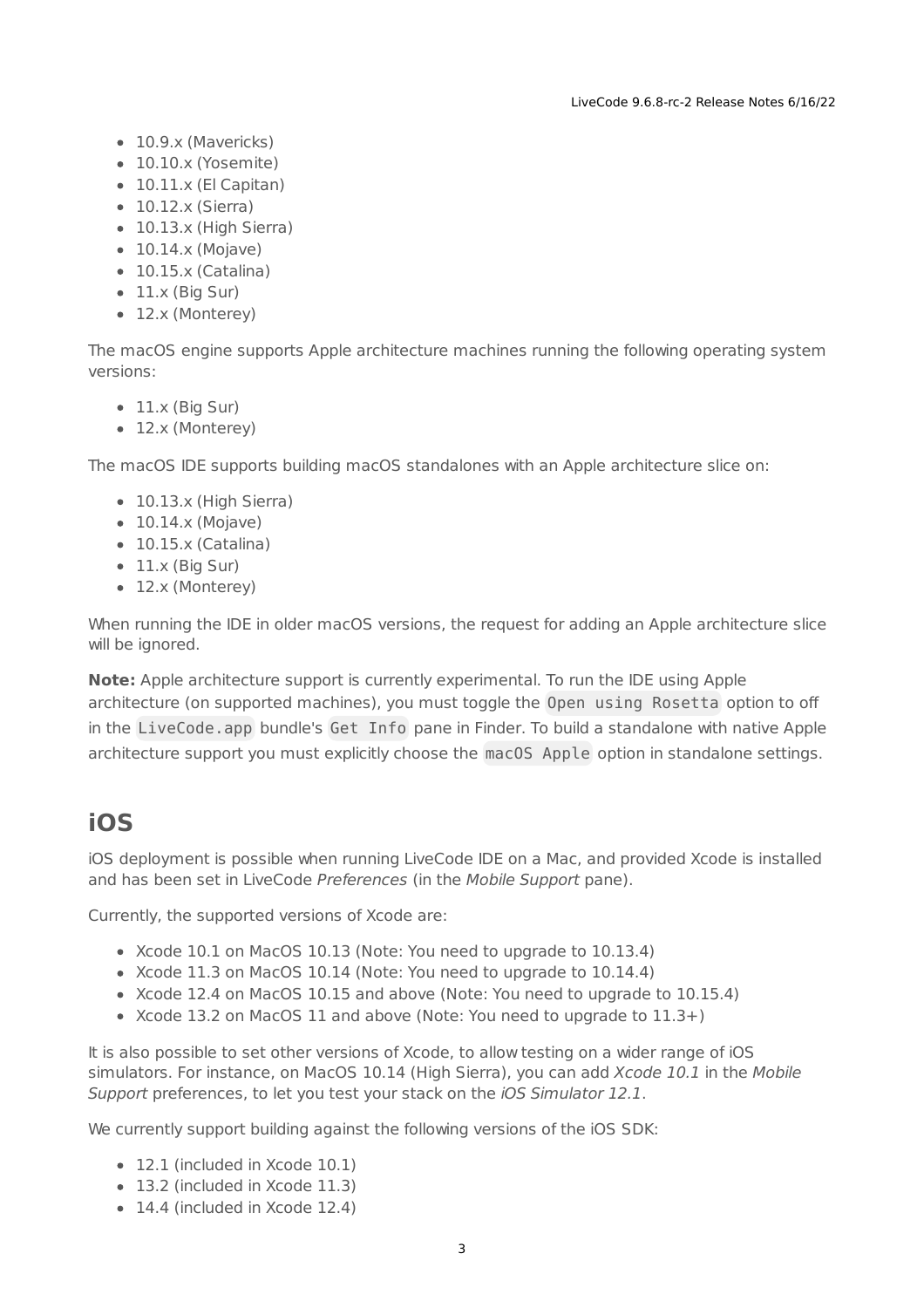• 15.2 (included in Xcode 13.2)

## <span id="page-3-0"></span>**Android**

LiveCode allows you to save your stack as an Android application, and also to deploy it on an Android device or simulator from the IDE.

Android deployment is possible from Windows, Linux and Mac OSX.

The Android engine supports devices using x86, x86-64, ARM and ARM64 processors. It will run on the following versions of Android:

- 5.0-5.1 (Lollipop)
- 6.0 (Marshmallow)
- 7.x (Nougat)
- $\bullet$  8.x (Oreo)
- 9.0 (Pie)
- $\bullet$  10.0 (Q)
- $\bullet$  11.0 (R)

To enable deployment to Android devices, you need to download the [Android](https://developer.android.com/sdk/index.html#Other) SDK, and then use the 'Android SDK Manager' to install:

- the latest "Android SDK Tools"
- the latest "Android SDK Platform Tools"

You also need to install the Java Development Kit (JDK). On Linux, this usually packaged as "openjdk". LiveCode requires JDK version 1.6 or later.

Once you have set the path of your Android SDK in the "Mobile Support" section of the LiveCode IDE's preferences, you can deploy your stack to Android devices.

Some users have reported successful Android Watch deployment, but it is not officially supported.

#### <span id="page-3-1"></span>**HTML5**

LiveCode applications can be deployed to run in a web browser, by running the LiveCode engine in JavaScript and using modern HTML5 JavaScript APIs.

HTML5 deployment does not require any additional development tools to be installed.

LiveCode HTML5 standalone applications are currently supported for running in recent versions of [Mozilla](https://www.mozilla.org/firefox/new/) Firefox, Google [Chrome](https://www.google.com/chrome/) or [Safari](https://support.apple.com/HT204416). For more information, please see the "HTML5 Deployment" guide in the LiveCode IDE.

# <span id="page-3-2"></span>**Setup**

#### <span id="page-3-3"></span>**Installation**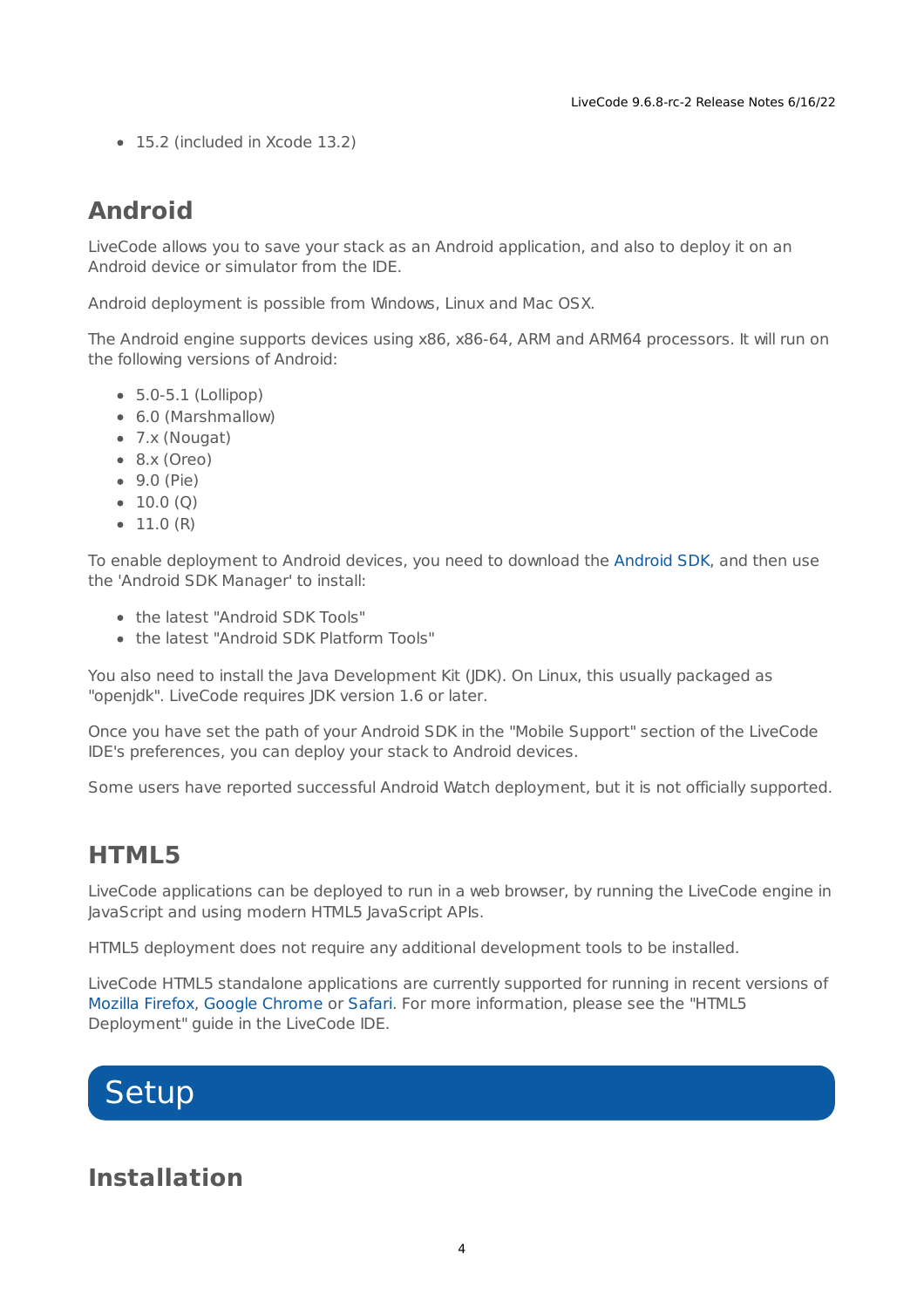Each version of LiveCode installs can be installed to its own, separate folder. This allow multiple versions of LiveCode to be installed side-by-side. On Windows (and Linux), each version of LiveCode has its own Start Menu (or application menu) entry. On Mac OS X, each version has its own app bundle.

On Mac OS X, install LiveCode by mounting the .dmg file and dragging the app bundle to the Applications folder (or any other suitable location).

For Windows and Linux, the default installation locations when installing for "All Users" are:

| <b>Platform</b> |  | <b>Path</b>                                                                   |  |
|-----------------|--|-------------------------------------------------------------------------------|--|
| Windows         |  | <x86 files="" folder="" program="">/RunRev/LiveCode <version></version></x86> |  |
| Linux           |  | /opt/livecode/livecode- <version></version>                                   |  |

The installations when installing for "This User" are:

| <b>Platform</b> | <b>Path</b>                                                                                                                |
|-----------------|----------------------------------------------------------------------------------------------------------------------------|
| Windows         | <user app="" data="" folder="" roaming="">/RunRev/Components/LiveCode<br/><math>&lt;</math>version<math>&gt;</math></user> |
| Linux           | ~/.runrev/components/livecode- <version></version>                                                                         |

**Note:** If installing for "All Users" on Linux, either the **gksu** tool must be available, or you must manually run the LiveCode installer executable as root (e.g. using **sudo** or **su**).

## <span id="page-4-0"></span>**Uninstallation**

On Windows, the installer hooks into the standard Windows uninstall mechanism. This is accessible from the "Add or Remove Programs" applet in the windows Control Panel.

On Mac OS X, drag the app bundle to the Trash.

On Linux, LiveCode can be removed using the setup.x86 or setup.x86 64 program located in LiveCode's installation directory.

## <span id="page-4-1"></span>**Reporting installer issues**

If you find that the installer fails to work for you then please report it using the LiveCode Quality Control Centre or by emailing [support@livecode.com.](http://quality.livecode.com)

Please include the following information in your report:

- Your platform and operating system version
- The location of your home or user folder
- The type of user account you are using (quest, restricted, admin etc.)
- The installer log file.

The installer log file can be located as follows:

#### **Platform Path**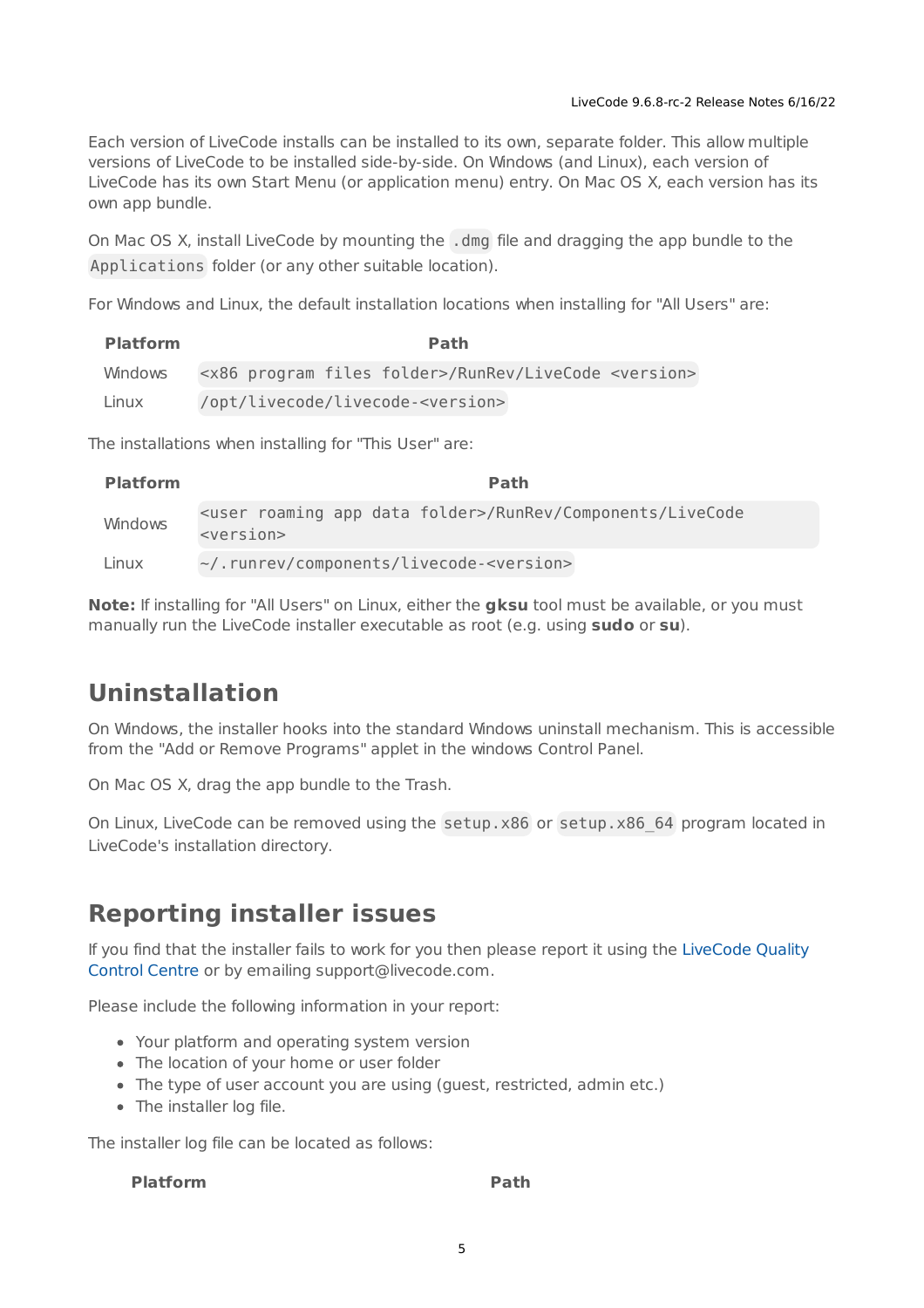|                 | WindowsFiathP/XP <documents and="" frathr="" settings="">/<user>/Local Settings/</user></documents> |
|-----------------|-----------------------------------------------------------------------------------------------------|
| Windows Vista/7 | <users folder="">/<user>/AppData/Local/RunRev/Logs</user></users>                                   |
| Linux           | <home>/.runrev/logs</home>                                                                          |

#### <span id="page-5-0"></span>**Activating LiveCode**

The licensing system ties your product licenses to a customer account system, meaning that you no longer have to worry about finding a license key after installing a new copy of LiveCode. Instead, you simply have to enter your email address and password that has been registered with our customer account system and your license key will be retrieved automatically.

Alternatively it is possible to activate the product via the use of a specially encrypted license file. These will be available for download from the customer center after logging into your account. This method will allow the product to be installed on machines that do not have access to the internet.

#### <span id="page-5-1"></span>**Command-line installation**

It is possible to invoke the installer from the command-line on Linux and Windows. When doing command-line installation, no GUI will be displayed. The installation process is controlled by arguments passed to the installer.

Run the installer using a command in the form:

```
<installer> install -ui [OPTION ...]
```
where <installer> should be replaced with the path of the installer executable or app (inside the DMG) that has been downloaded. The result of the installation operation will be written to the console.

The installer understands any of the following OPTION s:

| <b>Option</b>         | <b>Description</b>                                                                                                             |
|-----------------------|--------------------------------------------------------------------------------------------------------------------------------|
| -allusers             | Install the IDE for "All Users". If not specified, LiveCode will be installed<br>for the current user only.                    |
| desktopshortcut       | Place a shortcut on the Desktop (Windows-only)                                                                                 |
| -startmenu            | Place shortcuts in the Start Menu (Windows-only)                                                                               |
| -location<br>LOCATION | The folder to install into. If not specified, the LOCATION defaults to those<br>described in the "Installation" section above. |
| -log LOGFILE          | The file to which to log installation actions. If not specified, no log is<br>generated.                                       |

**Note:** the command-line installer does not do any authentication. When installing for "All Users", you will need to run the installer command as an administrator.

As the installer is actually a GUI application, it needs to be run slightly differently from other command-line programs.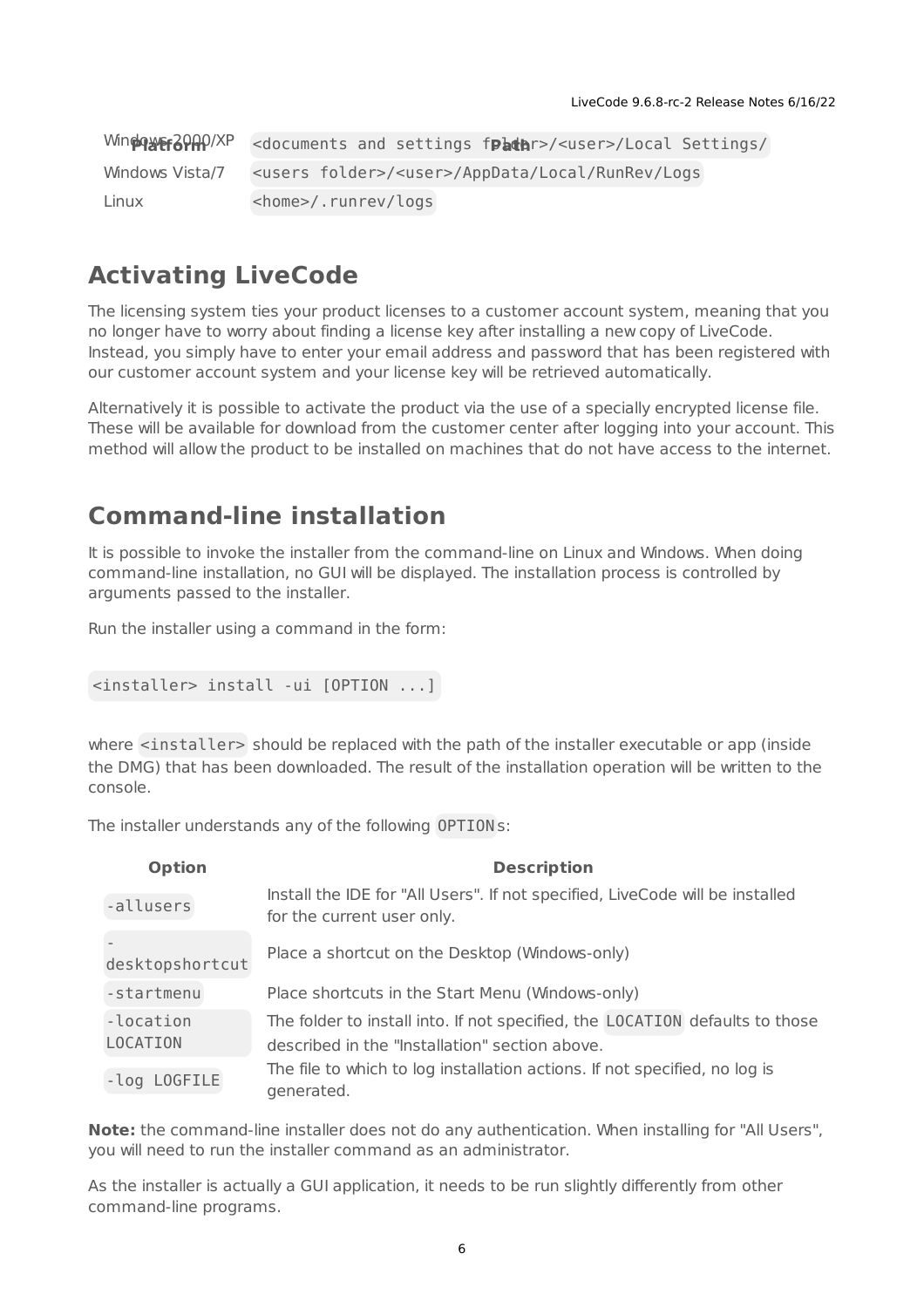On Windows, the command is:

```
start /wait <installer> install -ui [OPTION ...]
```
#### <span id="page-6-0"></span>**Command-line uninstallation**

It is possible to uninstall LiveCode from the command-line on Windows and Linux. When doing command-line uninstallation, no GUI will be displayed.

Run the uninstaller using a command of the form:

<uninstaller> uninstall -ui

Where is .setup.exe on Windows, and .setup.x86 on Linux. This executable, for both of the platforms, is located in the folder where LiveCode is installed.

The result of the uninstallation operation will be written to the console.

**Note:** the command-line uninstaller does not do any authentication. When removing a version of LiveCode installed for "All Users", you will need to run the uninstaller command as an administrator.

#### <span id="page-6-1"></span>**Command-line activation**

It is possible to activate an installation of LiveCode for all users by using the command-line. When performing command-line activation, no GUI is displayed. Activation is controlled by passing command-line arguments to LiveCode.

Activate LiveCode using a command of the form:

<livecode> activate -file LICENSEFILE -passphrase SECRET

where <livecode> should be replaced with the path to the LiveCode executable or app that has been previously installed.

This loads license information from the manual activation file LICENSEFILE , decrypts it using the given SECRET passphrase, and installs a license file for all users of the computer. Manual activation files can be downloaded from the My [Products](https://livecode.com/account/products/livecode) page in the LiveCode account management site.

It is also possible to deactivate LiveCode with:

```
<livecode> deactivate
```
Since LiveCode is actually a GUI application, it needs to be run slightly differently from other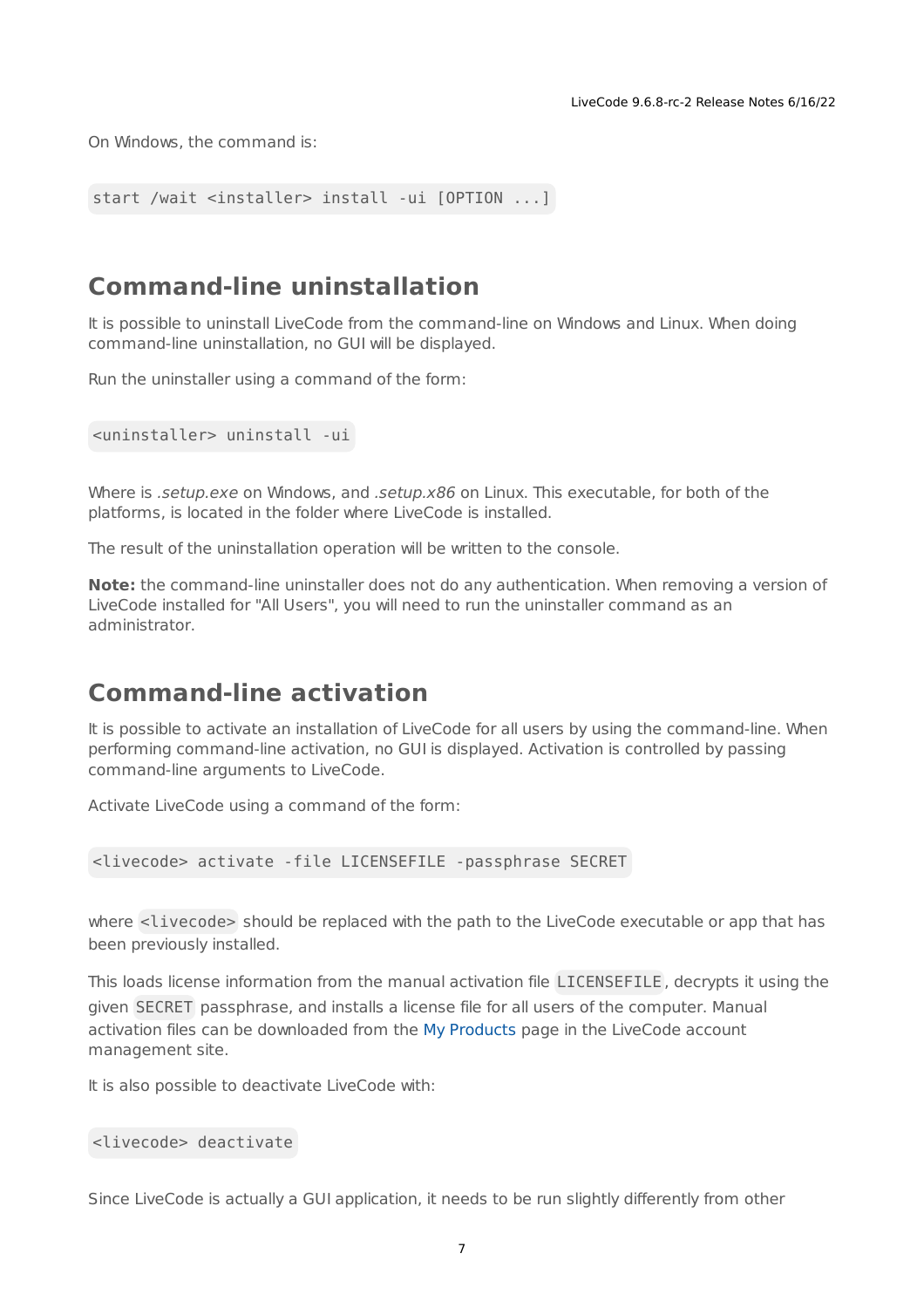command-line programs.

On Windows, the command is:

```
start /wait <livecode> activate -file LICENSE -passphrase SECRET
start /wait <livecode> deactivate
```
On Mac OS X, you need to do:

```
<livecode>/Contents/MacOS/LiveCode activate -file LICENSE -passphrase SECRET
<livecode>/Contents/MacOS/LiveCode deactivate
```
## <span id="page-7-0"></span>New Features

#### **macOS**

#### **Apple architecture support**

Native support for the arm64-based Apple architecture has been added to the macOS IDE, standalone, and server engine.

The IDE and server engine are now shipped as universal binaries with both an Intel and Apple architecture slice.

All externals shipped with LiveCode, except for XPDF and the dboracle revdb driver, also now support Apple architecture.

You can determine which architecture a running macOS engine is using with the processor function in LiveCode Script, or the the architecture syntax in LiveCode Builder. If running as Intel architecture, these will return  $x86\;64$ ; and if running as Apple architecture, these will return arm64 .

Note: Apple architecture support is currently experimental. To run the IDE using Apple architecture (on supported machines), you must toggle the Open using Rosetta option in the LiveCode.app bundle's Get Info pane in Finder.

Note: As the server engine is a bare executable, it will run using the native architecture of the host machine. If this is of concern, either use the arch shell command to force it run using Intel architecture, or the lipo shell command to remove the Apple architecture slice.

#### <span id="page-7-1"></span>**Standalone Builder**

**Apple architecture support**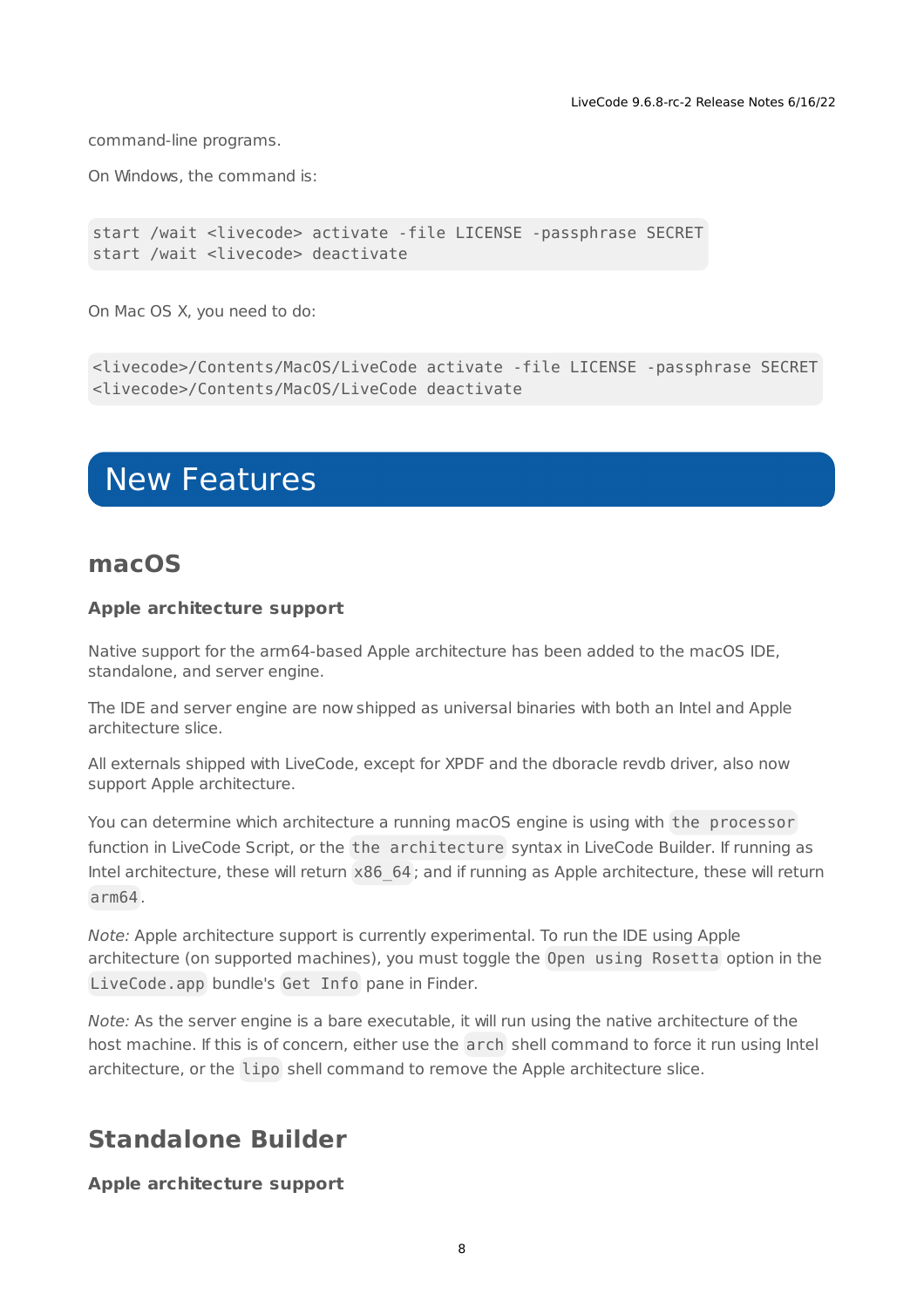Support for building macOS standalones which have native Apple architecture support has been added to the standalone builder.

You can now select whether you want to build a macOS standalone with an Intel slice, an Apple slice, or both on the macOS pane of standalone settings.

Note: Apple architecture support is currently experimental. To build a standalone with native Apple architecture support you must explicitly choose the macOS Apple option in standalone settings.

# <span id="page-8-0"></span>Breaking Changes

## <span id="page-8-1"></span>**LiveCode Script**

#### **Correction to system version string on macOS**

The engine will now return the correct value for the systemVersion on all macOS versions.

Previously, when running on macOS 11.0 and above, the system version would be reported as 10.16.0 .

Now, on Big Sur, the system version will be reported starting from 11.0.0 ; and, on Monterey, the system version will be reported starting from 12.0.0.

Due to this change, any legacy (macOS-specific) scripts which assume that the first number of the systemVersion will be 10 to detect running on Mac OS X, or ignore the first number of the systemVersion entirely and only compare using the second and third, will have to be updated to accomodate this change.

## <span id="page-8-2"></span>Issues Resolved

#### <span id="page-8-3"></span>**Features implemented**

|  | Apple architecture support has been added to the macOS IDE, standalone<br>$9.6.8-$ |      |  |  |  |
|--|------------------------------------------------------------------------------------|------|--|--|--|
|  | Apple architecture<br>builder, and server engine                                   | rc-1 |  |  |  |

#### <span id="page-8-4"></span>**Regressions fixed**

| 23733 |  | Using export when the source is an image object of a closed             | $9.6.8-$ |
|-------|--|-------------------------------------------------------------------------|----------|
|       |  | stack will no longer cause an error to be thrown                        | $rc-2$   |
| 23734 |  | LiveCode will no longer crash on startup on versions of macOS El 9.6.8- |          |
|       |  | Capitan (10.11) and below                                               | $rc-2$   |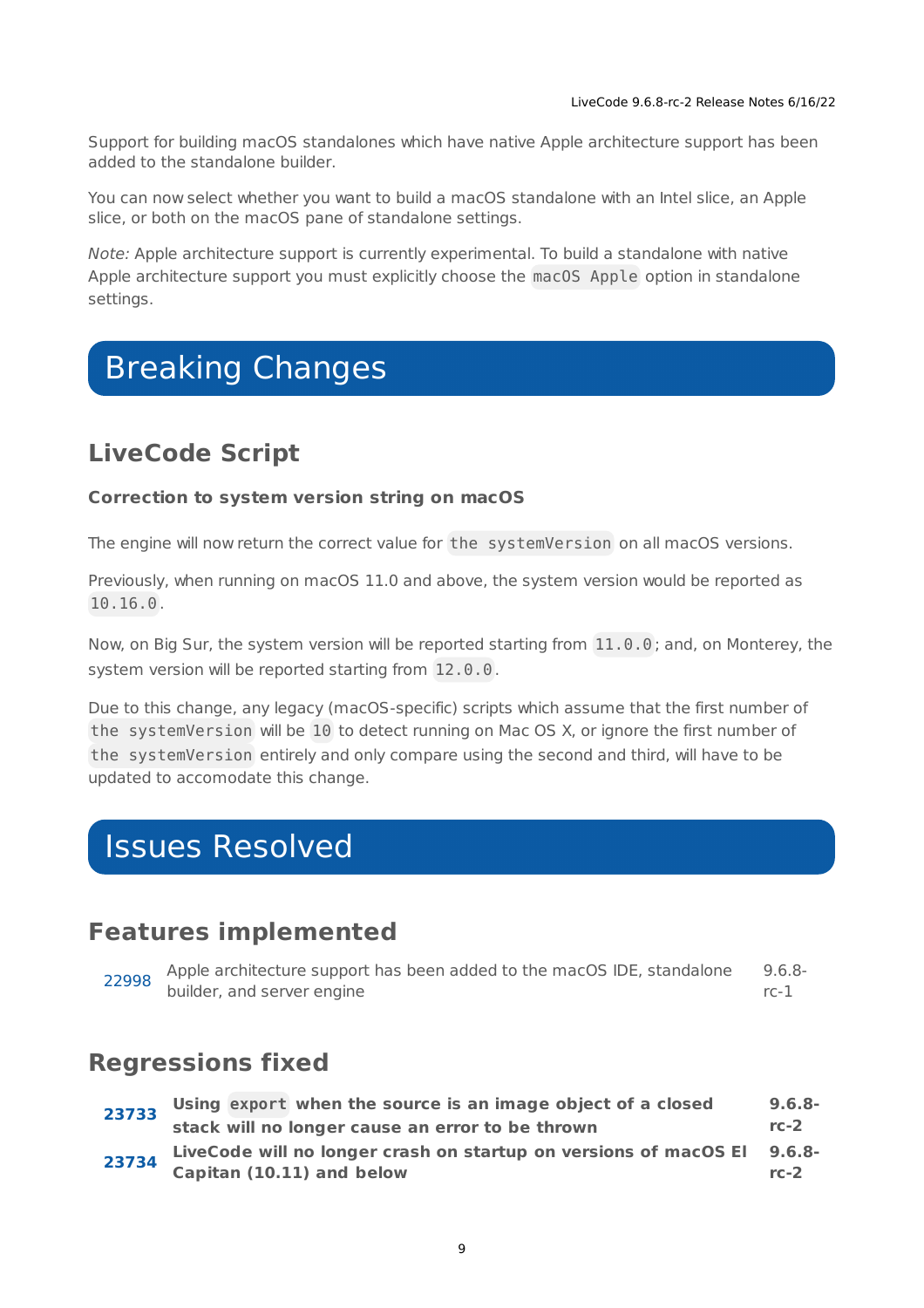## <span id="page-9-0"></span>**Bugs fixed**

| 23723 | The property inspector geometry pane icons have been<br>reinstated                                                                                                                            | $9.6.8 -$<br>$rc-2$ |
|-------|-----------------------------------------------------------------------------------------------------------------------------------------------------------------------------------------------|---------------------|
| 23740 | Building a macOS standalone on macOS Sierra (10.12) and earlier<br>will not include an Apple architecture slice, even if selected                                                             | $9.6.8 -$<br>$rc-2$ |
| 20546 | The revpdfprinter driver is now included with the server engine allowing<br>open printing to pdf to work                                                                                      | $9.6.8 -$<br>$rc-1$ |
| 22650 | Repeatedly setting the filename of a mobile player control on iOS now works<br>reliably                                                                                                       | $9.6.8 -$<br>$rc-1$ |
| 22887 | On macOS, the systemVersion will now return the correct value on all<br>operating system versions                                                                                             | $9.6.8 -$<br>$rc-1$ |
| 23515 | The default deployment platforms for a new stack are now appropriate for<br>the current license                                                                                               | $9.6.8 -$<br>$rc-1$ |
| 23527 | Using exit to top in a function called when evaluating a function call's<br>arguments now works correctly                                                                                     | $9.6.8 -$<br>$rc-1$ |
| 23576 | AppleScript can now be used to control other applications from both the IDE<br>and standalones on macOS                                                                                       | $9.6.8 -$<br>$rc-1$ |
| 23578 | The XPDF external is now available again                                                                                                                                                      | $9.6.8 -$<br>$rc-1$ |
| 23579 | The minWidth, maxWidth, minHeight and maxHeight properties now work<br>correctly on stacks which have their scaleFactor set                                                                   | $9.6.8 -$<br>$rc-1$ |
| 23587 | Exiting fullscreen media playback will no longer cause a crash on iOS                                                                                                                         | $9.6.8 -$<br>$rc-1$ |
| 23602 | The (legacy) Android app icon standalone setting will now persist from older<br>versions of LiveCode                                                                                          | $9.6.8 -$<br>$rc-1$ |
| 23611 | The return value of do as applescript is now formatted correctly when<br>running through Rosetta on Apple architecture macs                                                                   | $9.6.8 -$<br>$rc-1$ |
| 23612 | The map widget API key is now reliably included in the standalone manifest                                                                                                                    | $9.6.8 -$<br>$rc-1$ |
| 23618 | Folders added to the Copy Files list are now included recursively in web<br>standalones                                                                                                       | $9.6.8 -$<br>$rc-1$ |
| 23620 | Adding empty files to the Copy Files list will no longer cause standalone<br>building to fail when targetting iOS                                                                             | $9.6.8 -$<br>$rc-1$ |
| 23621 | The supported platforms of the INI Library, Mac Status Menu,<br>Secure Key Storage, Time zone library and Drawing library<br>extensions are now displayed correctly in the standalone builder | $9.6.8 -$<br>$rc-1$ |
| 23626 | Encoding text to utf16be using the textEncode function now works<br>correctly on Windows                                                                                                      | $9.6.8 -$<br>$rc-1$ |
| 23638 | The user guide PDF no longer has missing images                                                                                                                                               | $9.6.8 -$<br>$rc-1$ |
| 23655 | Using the image variant of export when the source is not an image object<br>will no longer cause a crash.                                                                                     | $9.6.8 -$<br>$rc-1$ |
| 23661 | Updating the screen in a tight loop on macOS will no longer cause memory<br>usage to slowly increase                                                                                          | $9.6.8 -$<br>$rc-1$ |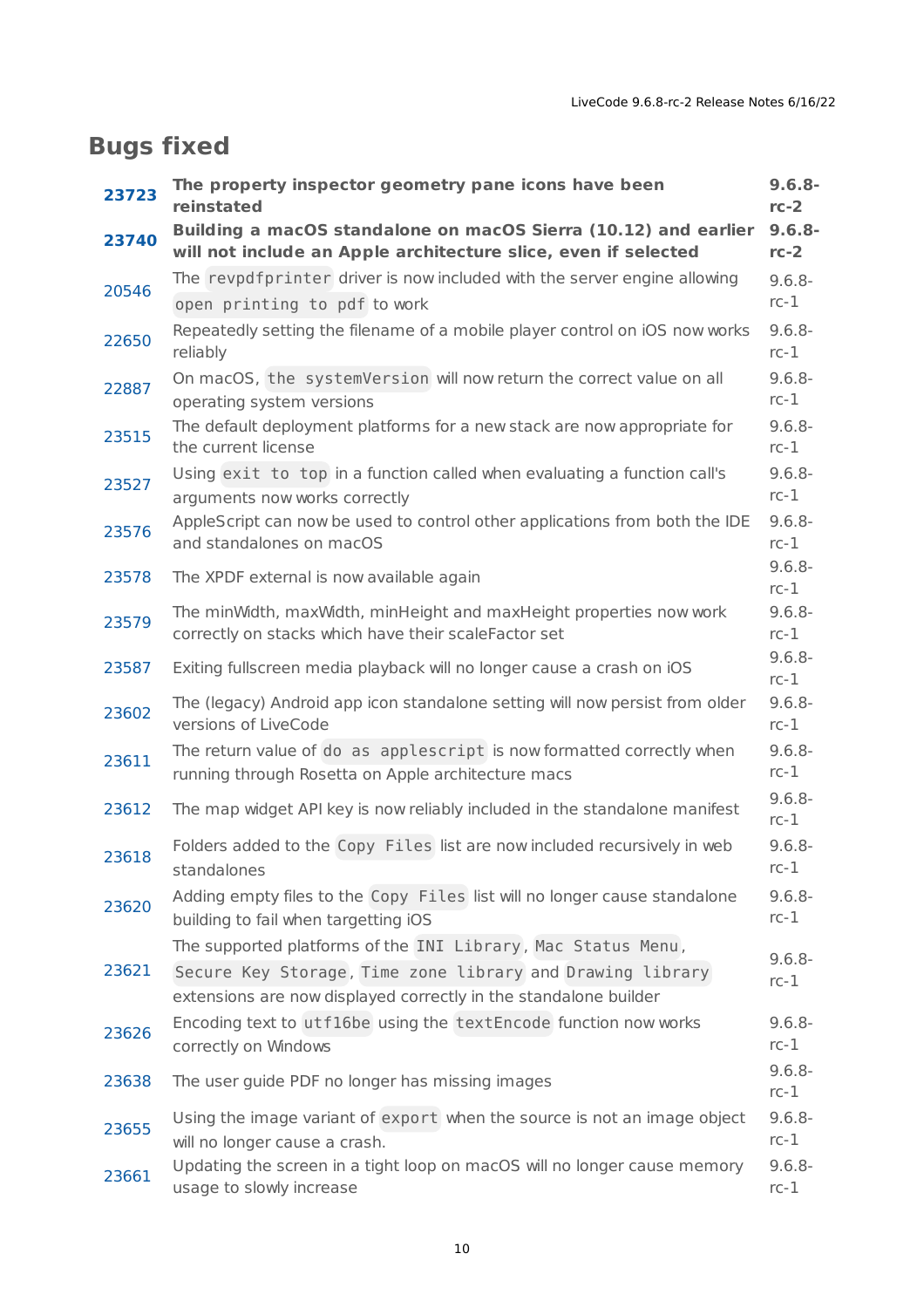| 23663 | The dictionary entries for mergJS0N are now available again                                                         | $9.6.8 -$<br>$rc-1$ |
|-------|---------------------------------------------------------------------------------------------------------------------|---------------------|
| 23673 | The put command can now be used without a target before else in a                                                   | $9.6.8 -$           |
|       | single-line if statement                                                                                            | $rc-1$              |
| 23682 | Redraw glitches no longer occur when performing a visual effect<br>immediately after another window update on macOS | $9.6.8 -$<br>$rc-1$ |
| 23705 | Using the widget variant of export when the source is an unknown widget                                             | $9.6.8 -$           |
|       | kind will no longer cause a crash                                                                                   | $rc-1$              |
| 12550 | The time taken to clone a stack when the message box is open has been<br>reduced                                    | 9.6.7               |
| 23492 | IDE responsiveness will no longer reduce after the message box has been<br>opened and then closed                   | 9.6.7               |
| 23531 | Script execution errors are now displayed correctly when the script editor is<br>opened in debug mode               | 9.6.7               |

# <span id="page-10-0"></span>Previous release notes

- [LiveCode](https://downloads.livecode.com/livecode/9_6_7/LiveCodeNotes-9_6_7.pdf) 9.6.7 Release Notes
- [LiveCode](https://downloads.livecode.com/livecode/9_6_6/LiveCodeNotes-9_6_6.pdf) 9.6.6 Release Notes
- [LiveCode](https://downloads.livecode.com/livecode/9_6_5/LiveCodeNotes-9_6_5.pdf) 9.6.5 Release Notes
- [LiveCode](https://downloads.livecode.com/livecode/9_6_4/LiveCodeNotes-9_6_4.pdf) 9.6.4 Release Notes
- [LiveCode](https://downloads.livecode.com/livecode/9_6_3/LiveCodeNotes-9_6_3.pdf) 9.6.3 Release Notes
- [LiveCode](https://downloads.livecode.com/livecode/9_6_2/LiveCodeNotes-9_6_2.pdf) 9.6.2 Release Notes
- [LiveCode](https://downloads.livecode.com/livecode/9_6_1/LiveCodeNotes-9_6_1.pdf) 9.6.1 Release Notes
- [LiveCode](https://downloads.livecode.com/livecode/9_6_0/LiveCodeNotes-9_6_0.pdf) 9.6.0 Release Notes
- [LiveCode](https://downloads.livecode.com/livecode/9_5_1/LiveCodeNotes-9_5_1.pdf) 9.5.1 Release Notes
- [LiveCode](https://downloads.livecode.com/livecode/9_5_0/LiveCodeNotes-9_5_0.pdf) 9.5.0 Release Notes
- [LiveCode](https://downloads.livecode.com/livecode/9_0_5/LiveCodeNotes-9_0_5.pdf) 9.0.5 Release Notes
- [LiveCode](https://downloads.livecode.com/livecode/9_0_4/LiveCodeNotes-9_0_4.pdf) 9.0.4 Release Notes
- [LiveCode](https://downloads.livecode.com/livecode/9_0_3/LiveCodeNotes-9_0_3.pdf) 9.0.3 Release Notes
- [LiveCode](https://downloads.livecode.com/livecode/9_0_2/LiveCodeNotes-9_0_2.pdf) 9.0.2 Release Notes
- [LiveCode](https://downloads.livecode.com/livecode/9_0_1/LiveCodeNotes-9_0_1.pdf) 9.0.1 Release Notes
- [LiveCode](https://downloads.livecode.com/livecode/9_0_0/LiveCodeNotes-9_0_0.pdf) 9.0.0 Release Notes
- [LiveCode](https://downloads.livecode.com/livecode/8_1_10/LiveCodeNotes-8_1_10.pdf) 8.1.10 Release Notes
- [LiveCode](https://downloads.livecode.com/livecode/8_1_9/LiveCodeNotes-8_1_9.pdf) 8.1.9 Release Notes
- [LiveCode](https://downloads.livecode.com/livecode/8_1_8/LiveCodeNotes-8_1_8.pdf) 8.1.8 Release Notes
- [LiveCode](https://downloads.livecode.com/livecode/8_1_7/LiveCodeNotes-8_1_7.pdf) 8.1.7 Release Notes
- [LiveCode](https://downloads.livecode.com/livecode/8_1_6/LiveCodeNotes-8_1_6.pdf) 8.1.6 Release Notes
- [LiveCode](https://downloads.livecode.com/livecode/8_1_5/LiveCodeNotes-8_1_5.pdf) 8.1.5 Release Notes
- [LiveCode](https://downloads.livecode.com/livecode/8_1_4/LiveCodeNotes-8_1_4.pdf) 8.1.4 Release Notes
- [LiveCode](https://downloads.livecode.com/livecode/8_1_3/LiveCodeNotes-8_1_3.pdf) 8.1.3 Release Notes
- [LiveCode](https://downloads.livecode.com/livecode/8_1_2/LiveCodeNotes-8_1_2.pdf) 8.1.2 Release Notes
- [LiveCode](https://downloads.livecode.com/livecode/8_1_1/LiveCodeNotes-8_1_1.pdf) 8.1.1 Release Notes
- [LiveCode](https://downloads.livecode.com/livecode/8_1_0/LiveCodeNotes-8_1_0.pdf) 8.1.0 Release Notes
- [LiveCode](https://downloads.livecode.com/livecode/8_0_2/LiveCodeNotes-8_0_2.pdf) 8.0.2 Release Notes
- [LiveCode](https://downloads.livecode.com/livecode/8_0_1/LiveCodeNotes-8_0_1.pdf) 8.0.1 Release Notes